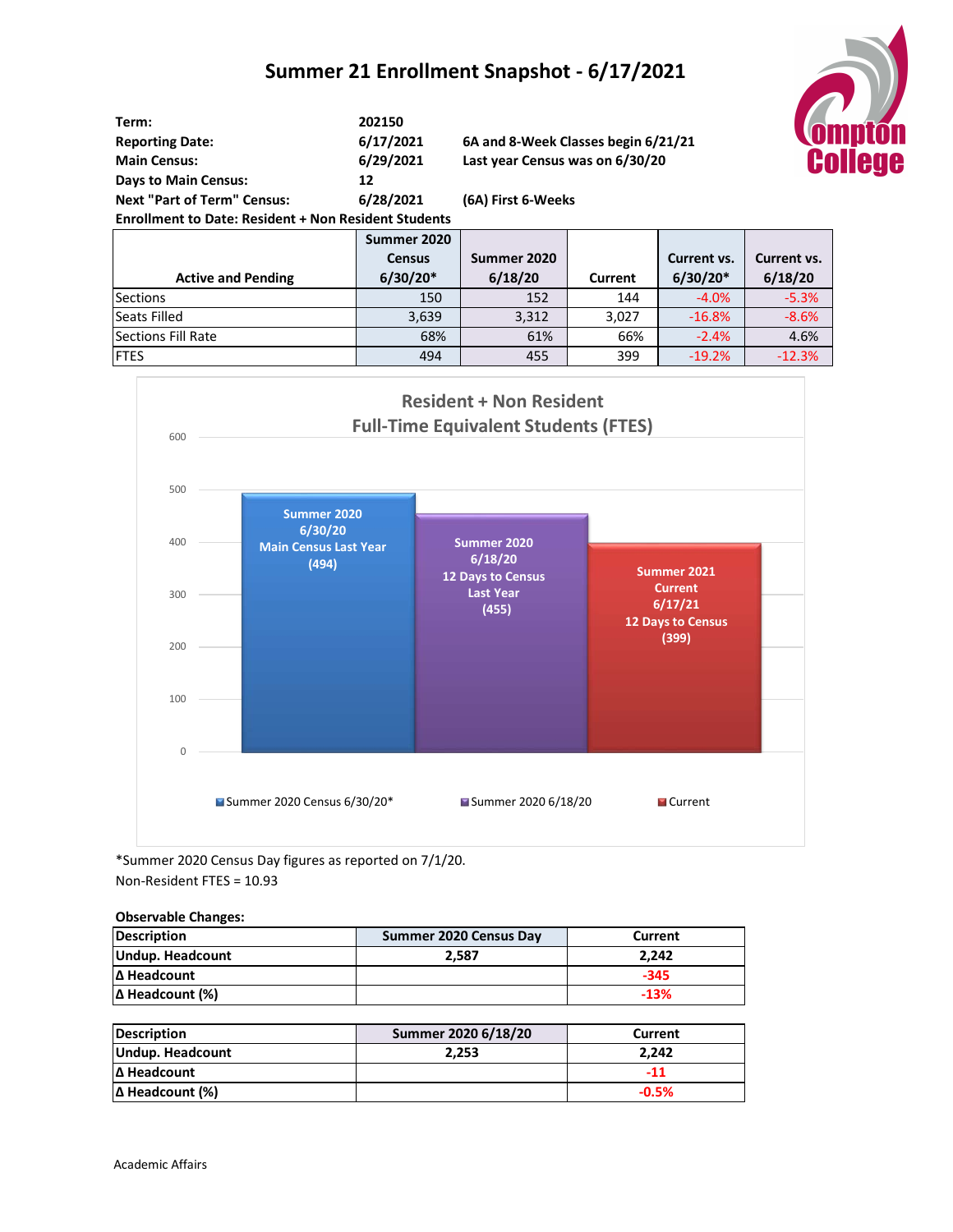

|                 |             | % of Total  |                 |                 |         |                  |
|-----------------|-------------|-------------|-----------------|-----------------|---------|------------------|
| <b>Division</b> | <b>FTES</b> | <b>FTES</b> | <b>Sections</b> | <b>Enrolled</b> | Max Cap | <b>Fill Rate</b> |
| <b>BIS</b>      | 18.15       | 4.5%        | 8               | 90              | 166     | 54.2%            |
| <b>SS</b>       | 78.35       | 19.6%       | 31              | 782             | 1,050   | 74.5%            |
| <b>HPS</b>      | 62.06       | 15.6%       | 33              | 621             | 970     | 64.0%            |
| <b>STEM</b>     | 158.23      | 39.7%       | 41              | 815             | 1,389   | 58.7%            |
| <b>FACH</b>     | 82.13       | 20.6%       | 31              | 719             | 1,040   | 69.1%            |
| <b>Totals</b>   | 398.92      |             | 144             | 3,027           | 4,615   | 65.6%            |

# **Summer 2021 (as of 6/17/21)**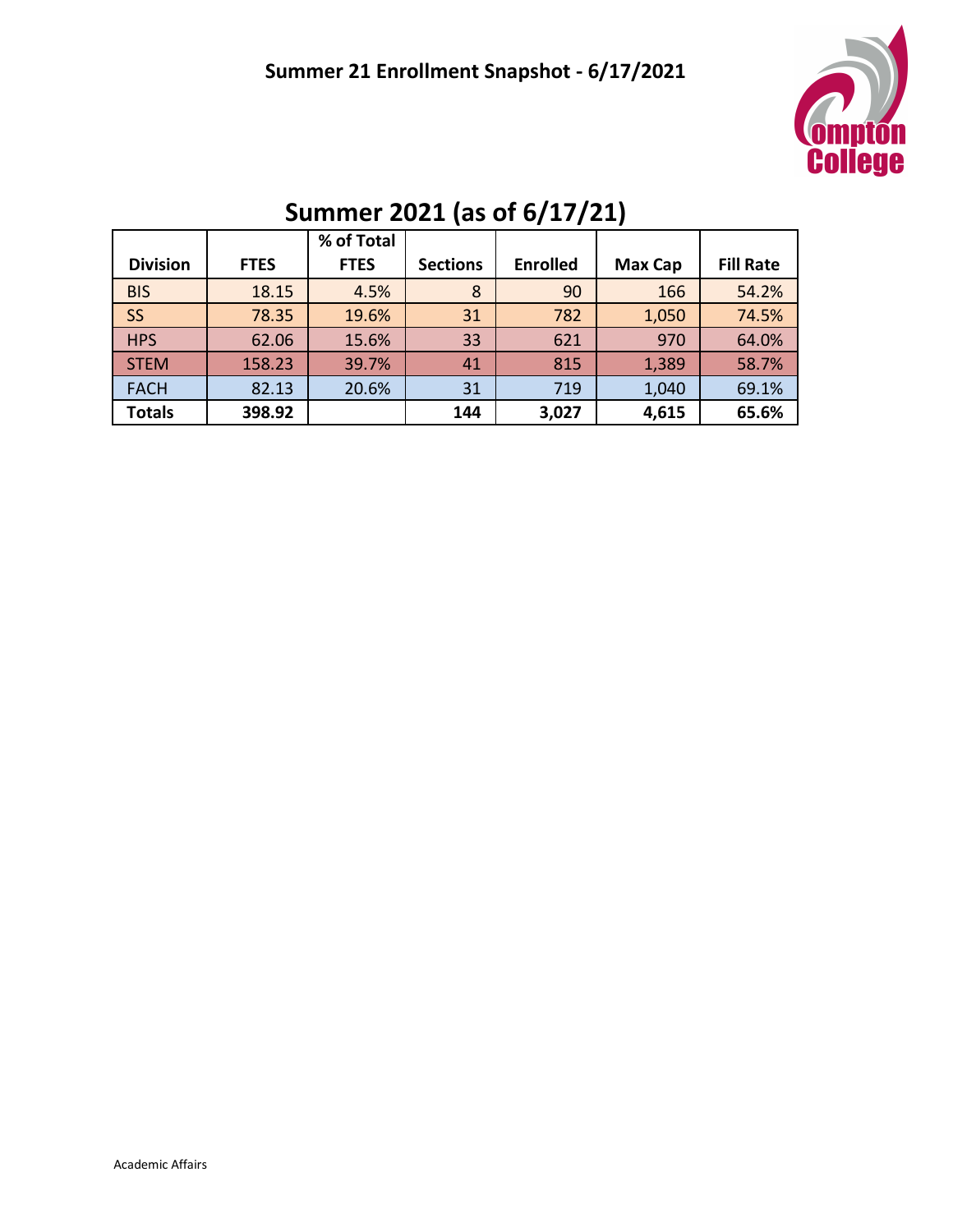### **Fall 21 Enrollment Snapshot - 6/17/2021**

| Term:                       | 202170   |
|-----------------------------|----------|
| <b>Reporting Date:</b>      | 6/17/202 |
| <b>Main Census:</b>         | 9/7/2021 |
| <b>Days to Main Census:</b> | 82       |

**Reporting Date: 6/17/2021 Term Opens: 8/19/21; Classes begin: 8/21/21 Main Census: 9/7/2021 Last year Census was on 9/8/20**



#### **Enrollment to Date: Resident + Non Resident Students**

|                           | <b>Fall 2020</b> | <b>Fall 2020</b> |         | Current vs. | Current vs. |
|---------------------------|------------------|------------------|---------|-------------|-------------|
| <b>Active and Pending</b> | Census 9/8/20*   | 6/22/20          | Current | $9/8/20*$   | 6/22/20     |
| <b>Sections</b>           | 532              | 597              | 565     | 6.2%        | $-5.4%$     |
| <b>Seats Filled</b>       | 9,538            | 2,489            | 1,983   | $-79.2%$    | $-20.3%$    |
| Sections Fill Rate        | 56%              | 13%              | 12%     | $-43.9%$    | $-0.9%$     |
| <b>FTES</b>               | 1,400            | 403              | 316     | $-77.5%$    | $-21.7%$    |



\*Fall 2020 Census Day figures as reported on 9/9/20. Non-Resident FTES = 8.54

### **Observable Changes:**

| <b>Description</b>     | Fall 2020 Census Day* | Current  |
|------------------------|-----------------------|----------|
| Undup. Headcount       | 4.457                 | 865      |
| Δ Headcount            |                       | $-3.592$ |
| $\Delta$ Headcount (%) |                       | $-81%$   |

| <b>Description</b>     | Fall 2020 6/22/20 | Current  |
|------------------------|-------------------|----------|
| Undup. Headcount       | 1.035             | 865      |
| Δ Headcount            |                   | $-170$   |
| $\Delta$ Headcount (%) |                   | $-16.4%$ |